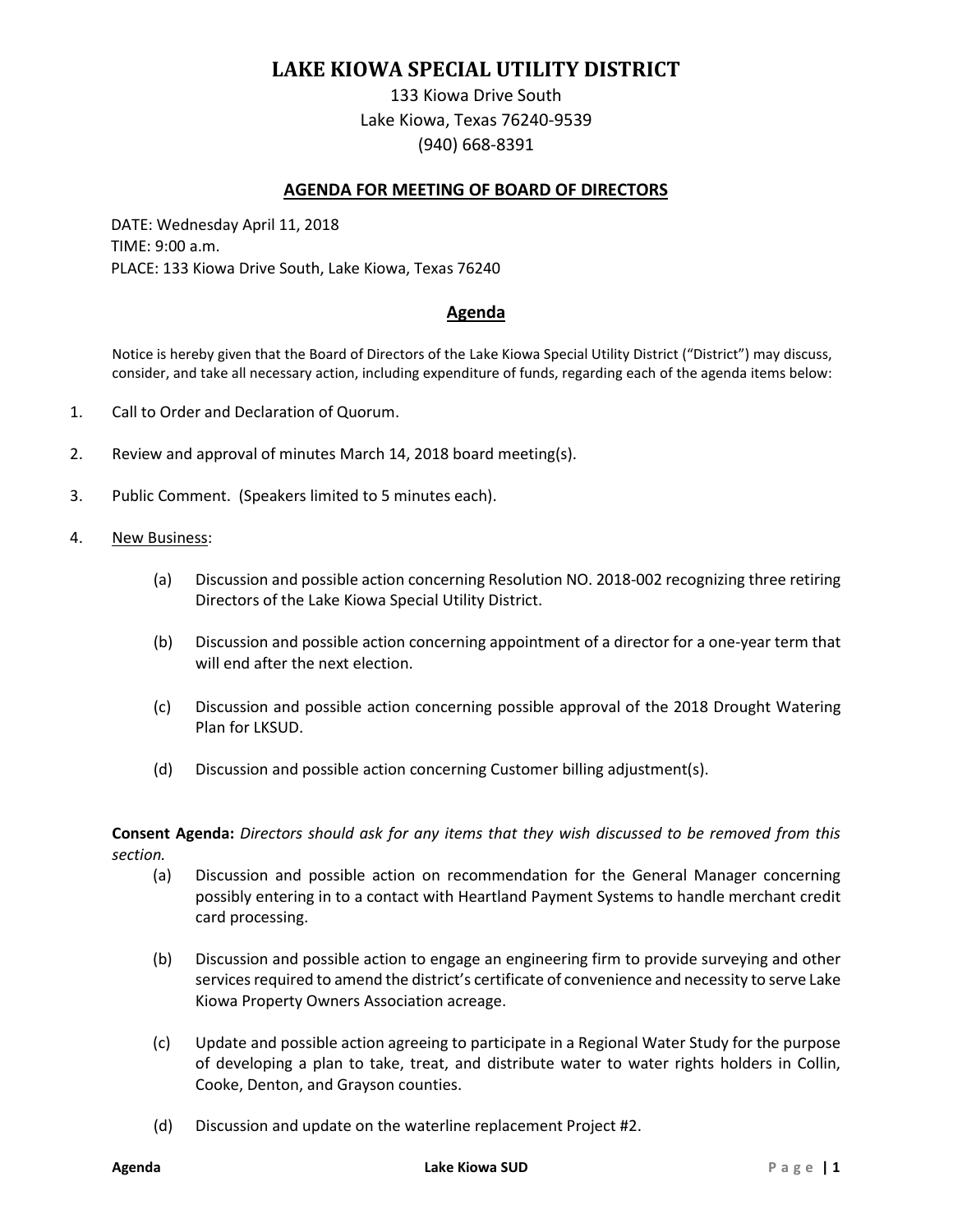#### 5. Old Business:

(a) None

#### 6. Committee reports:

- (a) Human Resources (HR) Committee:
- (b) Budget and Rates Committee:
- (c) Long-range Planning and Conservation Committee:
- 7. Reports:

(a) General Manager re: review of contractual matters; water system maintenance and status; status of capital improvement projects; rates and finances; customer relations; employee matters; special projects; equipment, materials, and vehicles; administrative matters; and, recommendations for water system improvements.

- (b) Investment Officer re: Quarterly Financial Report. (Apr., Jul., Oct., Jan.)
- (c) Recent activities of the North Texas Groundwater Conservation District.
- 8. Review and accept monthly financial report(s) and approve payment of bills:
- 9. Discussion on future agenda items:
- 10. Adjourn:

\* Reports from District standing committees will include a briefing by each committee for the Board on the activities of the committee, if any, since the last regular Board meeting. The above agenda schedule represents an estimate of the order for the indicated items and is subject to change at any time.

These public meetings are available to all persons regardless of disability. If you require special assistance to attend the meeting, please call (940) 668-8391 at least 24 hours in advance of the meeting to coordinate any special physical access arrangements.

For questions regarding this notice, please contact Ronny Young at (940) 668-8391, at gm@lksud.org, or at 133 Kiowa Dr. S., Lake Kiowa Tx. 76240.

At any time during the meeting or work session and in compliance with the Texas Open Meetings Act, Chapter 551, Government Code, Vernon's Texas Codes, Annotated, the Lake Kiowa Special Utility District Board may meet in executive session on any of the above agenda items or other lawful items for consultation concerning attorney-client matters (§551.071); deliberation regarding real property (§551.072); deliberation regarding prospective gifts (§551.073); personnel matters (§551.074); and deliberation regarding security devices (§551.076). Any subject discussed in executive session may be subject to action during an open meeting.

I certify that this Agenda was posted on April 6, 2018, at 9:00 o'clock a.m., at the front entrance information center of the business office of Lake Kiowa Special Utility District, located at 133 Kiowa Drive South, Lake Kiowa, Texas 76240, facing the outside and visible at all times to the public.